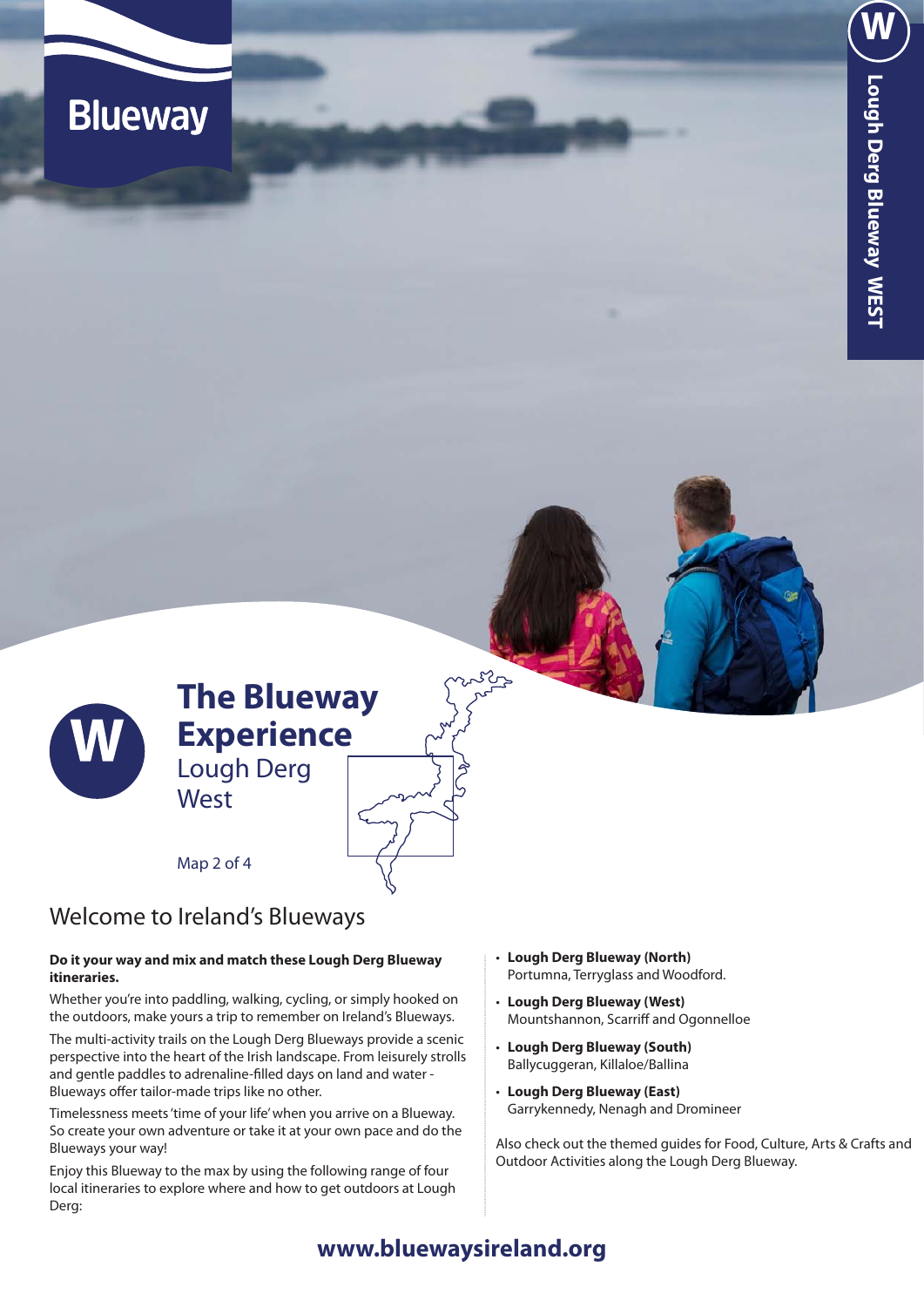# **BLUEWAY ITINERARIES**

#### **The Lough Derg Blueway is an opportunity to begin or continue your explorations on-water and land, guided and unguided. No experience needed, just bring your sense of adventure.**

### **Toe in the water**

Although miles from the coast, at Mountshannon you'll discover a beautiful lakeside beach where you can dip your toe or go for a swim (seasonal lifeguard). Get your Blueway holiday started as you travel out across the lake to Holy Island with local guide Ger Madden of Holy Island tours at the helm. You can spend a half day here walking amongst its six ruined churches and round tower while keeping a lookout for the local white-tail sea eagles which were reintroduced to the area in 2012. Bring wellies however the island is mucky in places. Across from the harbour, you can go for a walk through the quirky and beautiful Aistear park in Mountshannon. Run through the maze and along the paths overlooking the lake or travel along the labyrinth.

The wildness and beauty of this area have attracted many skilled artists and provides a diverse range of crafts, paintings, bog oak sculptures and mosaics for gifts and take home memories. Some of these artists offer workshops as well. The Lough Derg area has a justly deserved reputation for gastronomy - options for fine dining or grazing at a farmers market are equally catered for through "Taste of Lough Derg" see **www.discoverloughderg.ie/atasteofloughderg/**  Why not simply explore an enchanting drive along the shoreline of Lough Derg **www.discoverloughderg.ie/lough-derg-drive/ www.visiteastclare.ie** is well worth checking out for further information on things to do in the area.

### **Floating along**

If you want a more full-on Blueway day, then get introduced properly to the Blue by booking a guided experience with one of the local water activity providers, whose details are provided in the Paddling



Trails section of this map. And if you have some experience of canoeing, kayaking or SUP, and maybe your own equipment, you may want to glide along one of the Blueway Paddling Trails on your own adventure. Several trail options are featured in the Paddling Trails section of this map.

Back on dry-land go for a walk amongst the whispering trees at Tuamgraney where the community has developed a four-acre native species woodland with oak and rowan trees and an education/craft centre for this community woodland. Well worth a stop off for a walk and a picnic. Or spend some time exploring the rich heritage of the area at St Cronan's in Tuamgraney, a 10th Century Cathedral and the oldest continuously in use church in Ireland.

The charming Croaghrum River in Tuamgraney provides a place to rest on the beautiful wrought iron seat or at Reddan's Pier where Tuamgraney village meets the Scarriff River. On your walk to the pier, you will see the reinstated and refurbished hand cut stone of a traditional lime kiln. Look out for the large Oak growing directly out of the bedrock mound which gives Tuamgraney its iconic view.

### **Full immersion**

For experienced kayakers, canoeists and SUP'ers, Lough Derg offers some160km of possibilities with 14 formal access points around the lake. If you do not have your own equipment and require some guiding, local providers can show you the hidden secrets, simply bring your sense of adventure and go. Contact Soulkite Stand Up Paddling, Mid Ireland Adventure or the ULAC Adventure Centre in advance and arrange for a tour along one of the Blueway Paddling Trails.

A lovely extended walk along the quiet East Clare Way is waiting for you. The trail is 172 kilometres long, but you can do shorter half day or day sections. The trail brings you from the majesty of Lough Derg over the rugged Slieve Aughty Mountain, or you can stay close to the lakeside en-route to Scarriff and then Killaloe. Parts of the Scarriff to Mountshannon section of the walk are on road, however, the nearby Cappaghbaun and Turkenagh Mountain section of the trail provides some hilly off-road forest walks.



### **Blueway Trails**

These are just a few ideas to "wet" your appetite for the Blueway, but if you want to put together your own outdoor itinerary, there are so many Paddling, Walking and Cycling trails there to be discovered. And the experienced, there's a more detailed Blueway Paddling Trail Map for Lough Derg available at **www. bluewaysireland.org**

# **EAGLE WATCHING**

If you happen to see a large bird with a splash of white on their tail, you might just be looking at either Saoirse or Caimin, Lough Derg's very own

White Tailed Sea Eagles. These eagles have come a long way from their nest in Froya off the coast of Norway. Initially released in Killarney, these breeding White Tailed Sea Eagles set up their home in 2011 in Mountshannon where they have raised chicks. You can view these and other birds at the information point and hide in Mountshannon and at many other places around the lake when they head out hunting.



# **WALKING TRAILS WALKING TRAILS**

## **<sup>A</sup> The East Clare Way**

Loop walk (180 km). The East Clare Way is a national waymarked way of moderate grade. It starts and ends at Killaloe and winds over road, bog, forest track, tarmac public road, open ground and field paths touching many villages and historic sites on the way. Dogs are not allowed. The full trail takes an estimated 8 days to complete but it is broken into several small sections of 20km-30km, for which separate maps are available.  $\bullet$  visiteastclare.ie/project/east-clare-way/

# **<sup>B</sup> Aistear Park, short park walks.**

Situated in the centre of the village of Mountshannon, between the main street and the harbour. This 4.5 acre unique park includes a maze incorporating timber, stone and foliage which takes the visitor through an informative exploration of Irish Spirituality over 9000 years. Experience your inner journey by walking the Aistear Labyrinth or picnic on the grass. www.clare.ie/do/aistear-park/

## **Caltra Holy Island, short island walk.**

Inis Cealtra is a perfect follow up to a walk in the Aistear park . Pilgrims from all over the world come to visit the Monastic site on Holy Island or Inis Cealtra, in Lough Derg You can hire a boat or be ferried across the 1 km to the 50 acre island from Mountshannon. The island includes a round tower, the ruins of six churches and a bargaining stone where marriage vows are still renewed as well as grave slabs and a holy well. A short walk from the landing point and around the old monastic site provides a good half day of non strenuous walking. There are also two geocaches on the island and who knows you might also spot the sea eagles. Bring your wellies.

## **Community Woodland**

At Tuamagraney the community have developed a four acre native species woodland with oak and rowan trees and an education/craft centre of the community woodland. Well worth a stop off for a walk and a picnic.

There are also short urban walking trails called Sli na Slainte, Paths of Health, at a number of locations around Lough Derg. See **https://irishheart.ie/publications/ for further information.**

# **GEOCACHING**

Geocaching is a type of free treasure trail. There are hidden caches in all sorts of places all you have to do is go to www.geocachingireland.com

and click on their interactive map to find a cache near you. You are then provided with clues as to where the cache is hidden and when you find it you write your name on the list there and in some caches you take a small gift and leave a gift. You just need a smart phone and an adventurous mind.



**There are two geocaches on Holy Island, two near Feakle and one near Raheen woods. Go find them!**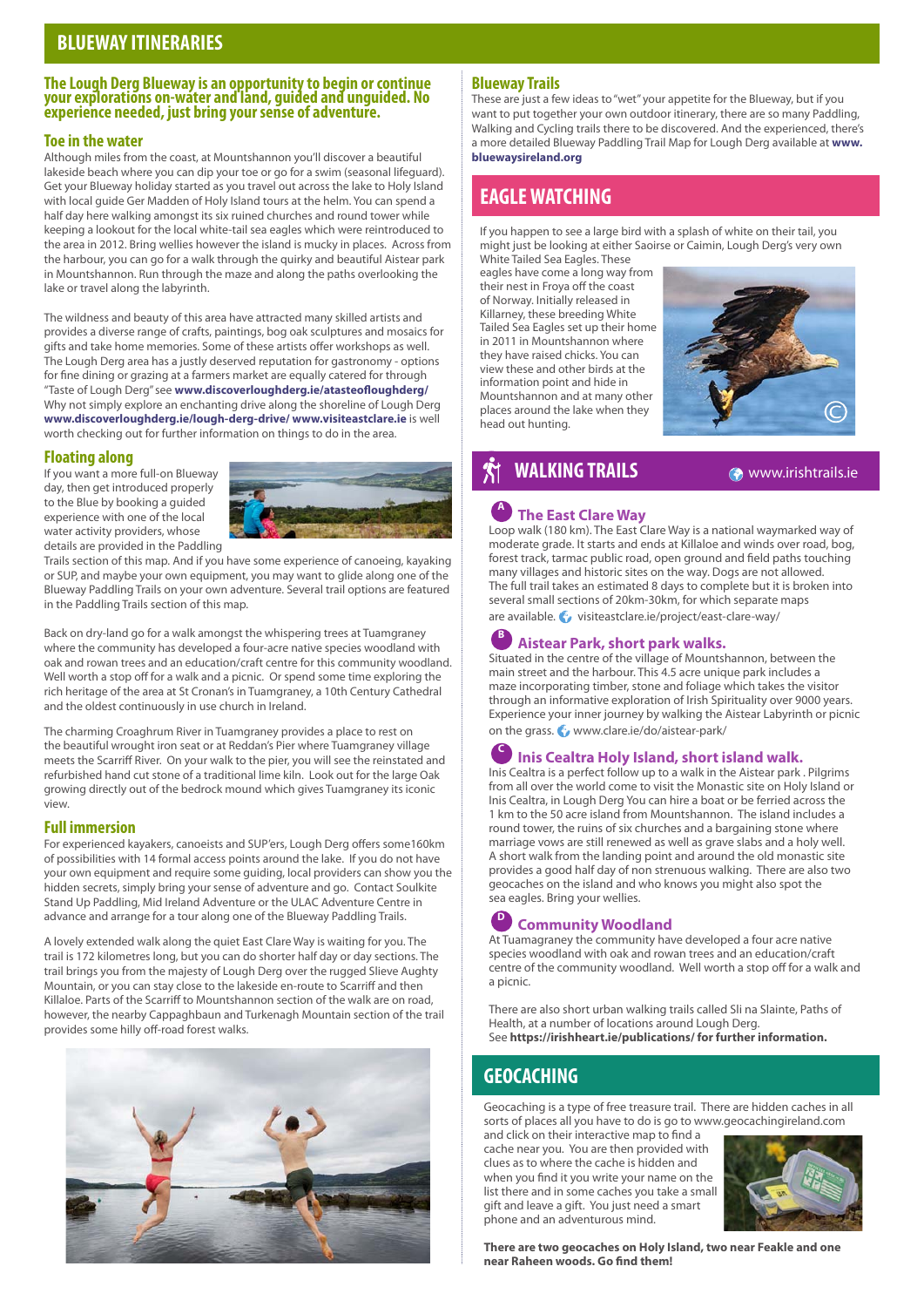

The project partners are not advocating or affilliated to any of the commercial operators in this trail guide. The publisher is not responsible for any errors or omissions which may inadvertently occur. Nor for any information given or any claims made in editorial text or advertisements. All information this guide is subject to change. All imagery is copyrighted.

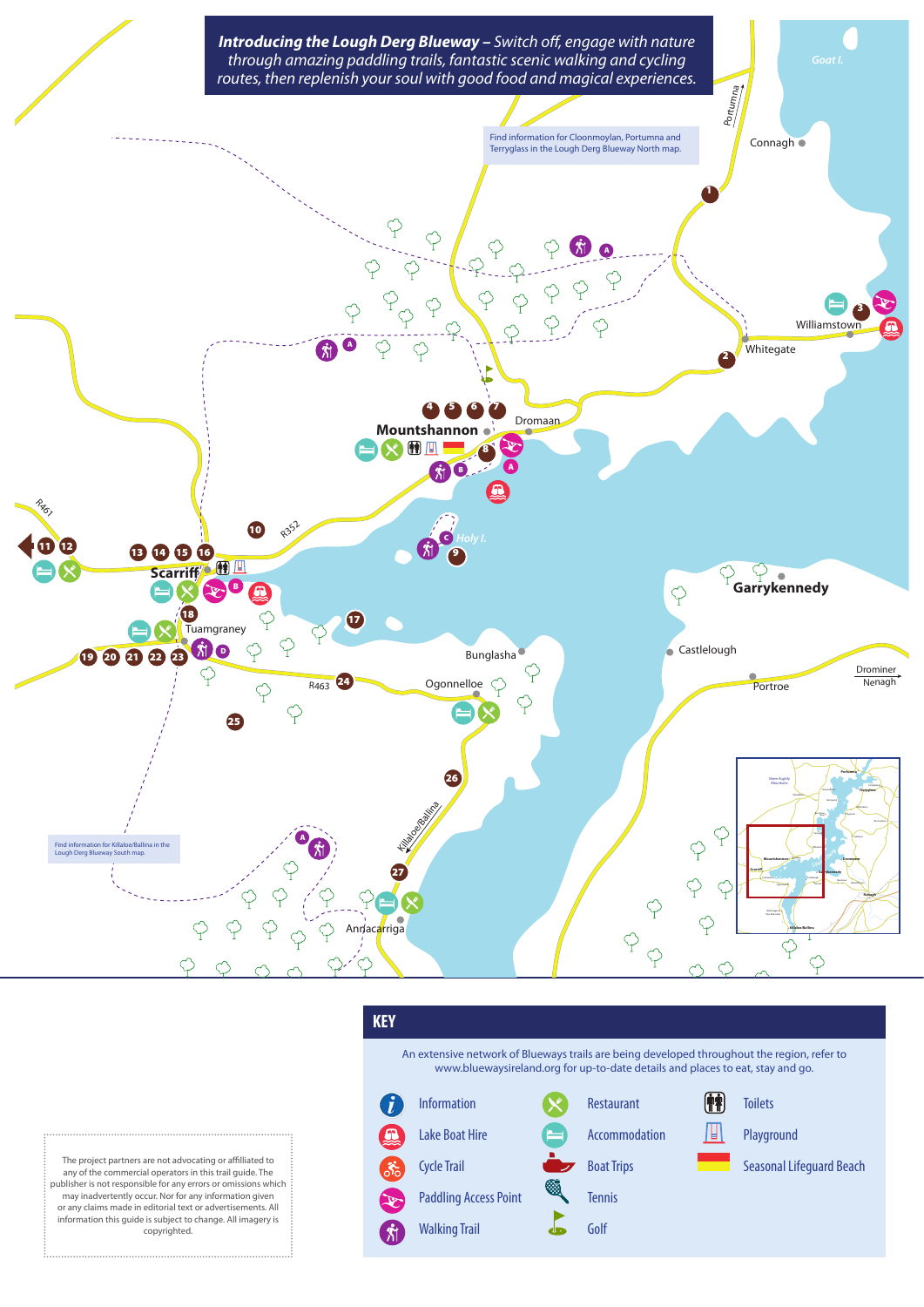# **PADDLING TRAILS**

### **New to the Blue?**

Lough Derg is beautiful from the land but the secret experience is on the water. Just picture yourself with family or friends, on a miniadventure, drifting along, the splash of a paddle, the glide of a swan, a whole new perspective. It's time to head into the Blue and explore the possibilities...

And getting on the Blueway couldn't be easier. If you are new to kayaking, canoeing or SUP paddling, you should indulge your sense of adventure by booking a Blueway experience with one of the local providers. They provide the expertise, the guiding and all of the equipment. You typically need to book these activities in advance.

#### **Lakeside Watersport Centre and Holiday Park** Mountshannon, Co Clare

+353 (0)61 927225 / +353 (0)86 810 9837 ◉

- lakesidecamping@gmail.com  $\circledcirc$
- www.lakesideireland.com

### **Lough Derg Water Sports**

Kilgarvan Quay, Coolbawn, Co Tipperary

- $\bigoplus$  +353 (0)86 411 4822 (Becky)
- +353 (0)86 873 9242 (Reuben)
- @LoughDergWaterSports<br>◎ info@loughdergwaterspo
- info@loughdergwatersports.com
- www.loughdergwatersports.com / www.facebook.com/Lough.Derg.Water.Sports

### **Mid Ireland Adventure (mobile provider)**

- $\bigcirc$  +353 (0)85 173 5204
- adventureire@gmail.com
- www.midirelandadventure.ie

### **Soulkite Stand Up Paddling**

Mill Yard, Killaloe, Co Clare

- ُ +353 (0)86 733 7141
- soulkite1@gmail.com
- www.soulkite.ie

### **University of Limerick Adventure Centre**

Two Mile Gate, Killaloe, Co Clare

- $\bullet$  +353 (0)61 376622
- info@ulac.ie<br>
www.ulac.ie
- www.ulac.ie

## **The Blueway Selection**

If you are experienced in paddling a kayak, canoe or SUP, and you have your own equipment and can safely use it, then one of the Blueway Paddling Trails in this area might be for you. Either contact a local activity provider to guide you, or if your experience allows, head into the Blue under your own steam on one of the following Lough Derg Blueway gems. Just pick the trail most suitable for your ability and the weather and have a day to remember. **A -The Mountshannon to Holy Island trail** brings you from the gentle harbour waters of Mountshannon along the lake and out to the quiet beauty of Holy Island. Bring wellies if you plan on landing on the island. **B – The Scarriff to Holy Island Pier** is a longer but more varied way to get to the island. Starting in the quiet calm river you then emerge out onto the lake.

The times given for these trails are indicative only, wind, water conditions and most importantly your experience and fitness will determine the actual time. Always leave plenty of time to complete your journey in daylight and be ready to change your plans if it is taking longer than you intended. For safety, paddlers must remain within 50 metres of the lake bank.

# **<sup>A</sup> Mountshannon to Holy Island**

### **Distance:** 2.3km each way

**Access:** Follow the signs to Mountshannon and the harbour. **Directions:** on leaving the harbour turn right (south) and follow the lake bank. You leave Mountshannon Bay at Ryne point (1km), a tree-lined narrow promontory of land. Do not be tempted out to the islands just yet but cross the next bay to just before the small harbour at the base of Knockaphort hill (1.9 km). Cross here alongside the small tree-lined island. There are a number of places to land a kayak on Holy Island (2.3km) and the normal landing site is beside the pier on the western side.

Be warned the walk from the pier can be very mucky, it might be better to travel to the east of the island and walk from there if the weather allows.



### **<sup>B</sup> Scarriff to the Holy Island Pier Distance:** 7.5km each way

**Access:** the Waterways Ireland marina in Scarriff is signposted, Scarriff Harbour, from the centre of Scarriff near the bridge on the R352. The Holy Island pier is signposted from the turnoff to the pier approximately 6 km North of Scarriff and 1km south of Mountshannon on the R352. **Directions:** This initial river route may be suitable during periods of bad weather as it is relatively sheltered from the wind until it meets the lake. However, you must exercise caution as the narrow river is also a route for motor cruisers and the river flow can be more challenging on the return

(upstream) journey. Very suitable as a one way journey to either the pier on the L8064 or at Holy Island pier. On leaving the Waterways Ireland marina in the centre of Scarriff, turn right

(south east), and then continue to the harbour wall/loading dock (.7km). From here you continue along the low river banks and fields to the next marina (1.53km) on the left bank. Shortly thereafter (2.3km), you exit the river into the east facing Scarriff Bay. Follow the bank on the left heading north where you will pass a small recessed landing area (3km) which can be accessed by road from the L8064 just 2km from Scarriff. In the event of poor weather this landing is a good alternative to the site at the Holy Island pier. Continuing on around the bay and eventually heading north east you will arrive at the Holy Island pier (7km). From here it is 250 meters across to Holy Island.

## **Proficient Paddler**

Experienced paddlers who are self-contained and used to independent travel on the water can experience the world-class views and environment with a total of 160 kilometres of trails on Lough Derg. See the full Lough Derg Blueway Paddling Trail map and guide on www.bluewaysireland.org

Be aware: Lough Derg is open to the wind especially from the south, so always re-evaluate the wind conditions when the lake bank changes direction and when near open water. Large areas of rushes on the banks can make landing difficult and always steer clear of the swans.

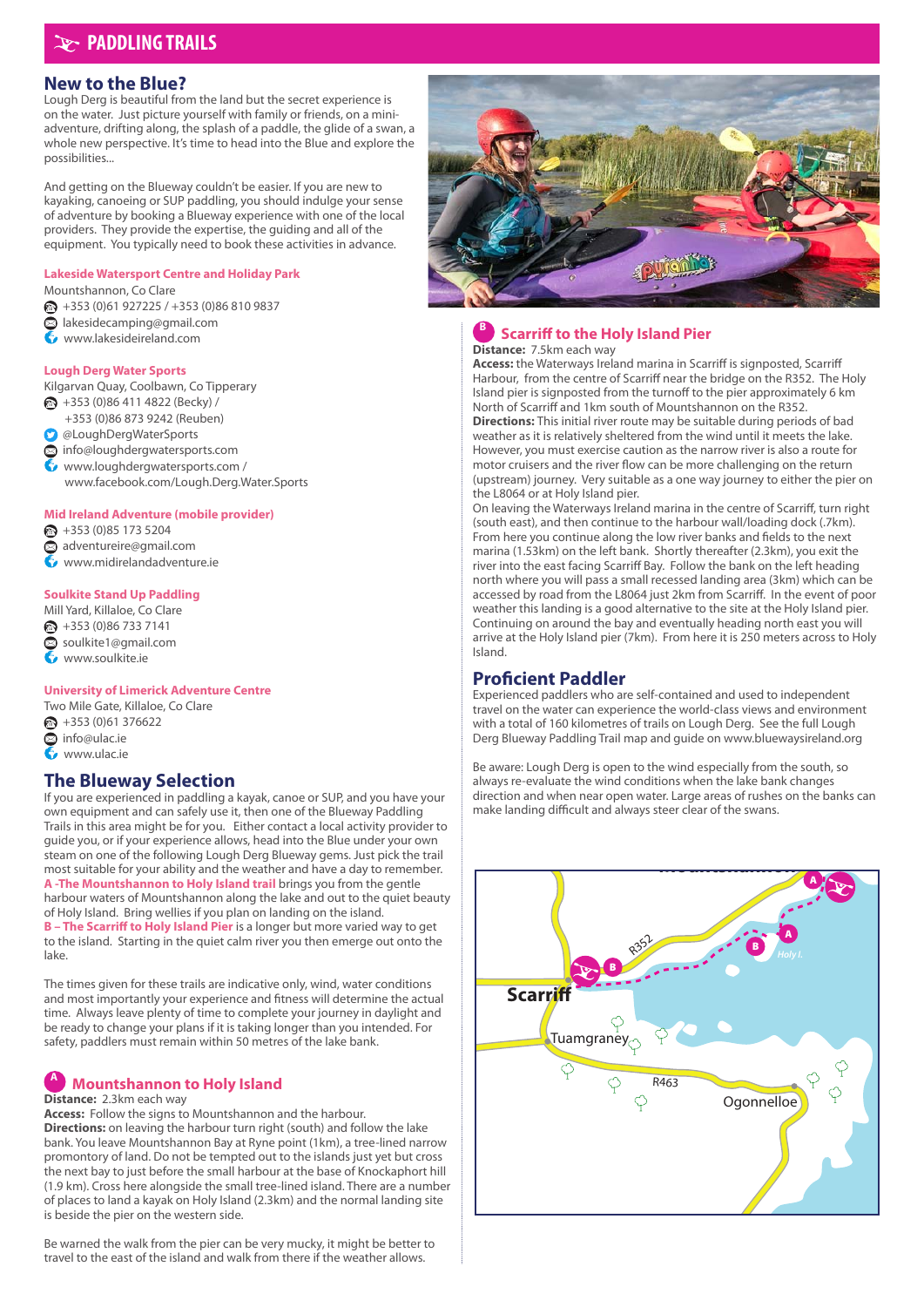# **PLACES AND PROVIDERS**

**The following are the contact details and locations of a variety of Heritage, Activity, Dining and Craft attractions and providers in the Lough Derg Blueway North area. Additional information can be found on their websites or on the Lough Derg Blueway Themed maps.** 

#### **An Sibín Equestrian Centre** 1

Derryoran East, Whitegate (off R352), Co Clare  **less** Call for details

- $\bigoplus$  +353 (0)61 927411 / +353 (0)87 252 7713
- **info@irishhorseriding.com**
- www.ansibinriding.com /
- www. irishhorseriding.com/an-sibinresidential-ride

## **2** Clonrush Church and Graveyard

- Whitegate, Co Clare **Property** Year round
- **G** www.clonrush.eu

#### **Isabelle Gaborit Beeswax Artist** 3

- **Q** Whitegate, Co Clare
- Phone/email to make appointment
- +353 (0)87 279 3819
- isabellegaborit@gmail.com
- www.isabellegaborit.com

#### **Mark Wilson The Forge** 4

- Main St, Mountshannon, Co Clare
- **B** Contact for details
- $\otimes$  theforgemountshannon@gmail.com
- www.mountshannonforge.com

#### **True Food Academy** 5

- **Q** Mountshannon, Co Clare
- $\ddot{R}$  Check for courses  $\ddot{R}$  +353 (0)87 659 5417
- talkdemotaste@gmail.com
- www.truefoodacademy.com

#### **Holy Island Tours** 6

- Caravan at Mountshannon pier, Co Clare
- April to end September 9.30am-5pm
- $\bigoplus$  +353 (0)86 8749710  $\bigodot$  @HolyIslandTours
- **e** gerardmmadden@eircom.net
- www.holyisland.ie / www.facebook.com/ HolyIslandTours

### **Lakeside Watersport Centre and Holiday Park**

- Mountshannon, Co Clare (R352, follow signposts) 體 Daily
- $\bigoplus$  +353 (0)61 927225 / +353 (0)86 810 9837
- lakesidecamping@gmail.com
- www.lakesideireland.com

## **Aistear Heritage Park**

- **Q** South side of Main St, Mountshannon, Co Clare
- Year round

7

8

 mountshannon.ie/resources/Mountshannon%20 Visitor%27s%20Information.pdf

### **P** Holy Island / Inis Cealtra

- Lough Derg, 2 kms offshore from Mountshannon, Co Clare
- Guided tours April-end September
- $\bigoplus$  +353 (0)61 921615 (Tours) /
- +353 (0)86 874 9710 (Gerard Madden)
- (Tours) gerardmmadden@eircom.net www.holyisland.ie / www.mountshannoneagles.ie

### **Derg Isle Outdoor Teambuilding and**  10 **Bootcamps**

- **Q** Carrowmore, Scariff, Co Clare Year round. Prior booking required
- +353 (0)61 921851 / +353 (0)87 125 4365
- info@dergisle.com
- www.dergisle.com

### **Vivienne Bogan Landscape Artist** 11

- **Q** Bauragegaun, Feakle, Co Clare
- **| Phone/email for appointment**
- $\bigotimes$  +353 (0)85 716 5612
- viviennebogan@gmail.com
- **C**, www.croiarts.com/vivienne

### **Ian Kelly Bog Oak Sculptor** 12

- **Q** Capparoe, Scariff, Co Clare
- Phone/email for opening times and to arrange tour
- $\bigcirc$  +353 (0)87 162 8041
- blackoakdown@hotmail.com
- www.facebook.com/IanKellyBogOakSculptor

### **B** Nathalie El Baba Glassworks, Mosaics, **Murals and Portraiture**

- Creativearts Studio, Capparoe, Scariff, Co Clare
- **Washington Williams** Visitors welcome, part of East Clare Artists Trail. Arrange in advance
- $\bigcirc$  +353 (0)87 615 9466  $\bigcirc$  info@creativearts.ie www.creativearts.ie /
	- www.facebook.com/NathalieElBabaArtist

#### **Mid-West Ireland Languages** 14

- Ballyglass, Scariff, Co Clare
- **Check for term and enrolment dates**
- $\bullet$  +353 (0)87 617 2149
- $\odot$  info@mwirelandlanguages.ie
- www.mwirelandlanguages.ie

### **Cothú Cookery School and**  15 **Enterprise Kitchen**

- Main St., Scariff, Co Clare
- Phone to arrange a visit to kitchens. Garden Café Monday-Friday, 9am-4pm, all year
- 1353 (0)61 921536
- **e** eastclarecoop@gmail.com
- **G** www.eastclarecommunitycoop.com

## **Irish Seed Savers Association** 16

- Capparoe, Scariff, Co Clare Tuesday-Friday 9.30am-4.30pm; Saturday 12pm-4.30pm
- Free admission for children and subscribers
- $\bigotimes$  +353 (0)61 921856 / +353 (0)61 821866
- $\otimes$  info@irishseedsavers.ie
- **G** www.irishseedsavers.ie

## **Castlebawn Castle**

- Island in Scariff Bay, Lough Derg, Co Clare
- By appointment. Access by boat only
- $\bullet$  +353 (0)87 292 0880
- **G** www.castlebawn.com

### **Clare Walking Tours**

- Tuamgraney, Co Clare
- Year round except Christmas  $\bullet$  +353 (0)87 268 6708
- 

19

20

22

23

25

26

27

- $\odot$  info@clarewalkingtours.ie **G** www.clarewalkingtours.ie
- www.facebook.com/Clare-Walking-Tours

### **St. Cronan's Church Tuamgraney Q** Tuamgraney, Co Clare

www.discoverloughderg.ie/tuamgraney-church

Phone/email for details or to arrange studio visit +353 (0)61 921411 / +353 (0)86 346 5864 **&** nhenley6@gmail.com www.nicolahenley.com

Raheen Road, Tuamgraney, Co Clare (off R463) Monday-Friday 12pm-5pm; Saturday 10am-2pm

**Wilde Irish Chocolates Artisan** 

 $\bigcirc$  +353 (0)61 922080 / +353 (0)87 270 6708

www.wildeirishchocolates.com GPS: 52.5352,

Boru Oak Lodge, Raheen Road, Tuamgraney, Co

Classes Tues/Wed 9.30am-11am and Tues/Wed/

 $\bigoplus$  +353 (0)61 640923 / +353 (0)87 752 1783

www.facebook.com/eastclareyoga

Between Killaloe and Scariff, Co Clare **講** Times vary. Contact for details and directions

camillaocallaghanyoga@gmail.com

**Group Adventure Activities** Two Mile Gate, Killaloe, Co Clare

 $\bigcirc$  +353 (0)61 376622  $\bigcirc$  info@ulac.ie

**University of Limerick Activity Centre,** 

ER Check in advance for service times

**Mid Ireland Adventure** Locations can be arranged He Book in Advance +353 (0)85 173 5204 adventureire@gmail.com www.midirelandadventure.ie

21 Nicola Henley Textiles Artist **Q** Tuamgraney, Co Clare

**Wasted Junky**

 $\bigcirc$  +353 (0)86 080 4906 **G** www.wastedjunkysalvage.ie

**Chocolate Maker** Tuamgraney, Co Clare (R352) Monday-Friday, 9am-5pm

 $-8.3245$ 

Clare

Thurs nights.

 $\odot$  info@eastclareyoga.com www.eastclareyoga.com /

**An Seileastram Buí** 

 $\bullet$  +353 (0)87 288 8902

www.clareyoga.com

Year round

**C**<sub>p</sub> www.ulac.ie

wildeirishchocs@gmail.com

**McKernan Woollen Mills** 24 **Q** Tuamgraney, Co Clare Monday-Saturday, 10am-6pm  $\bigoplus$  +353 (0)61 921527 / +353 (0)87 905 1979  $\odot$  info@scarves.ie  $\bullet$  www.scarves.ie

**East Clare Yoga Centre**